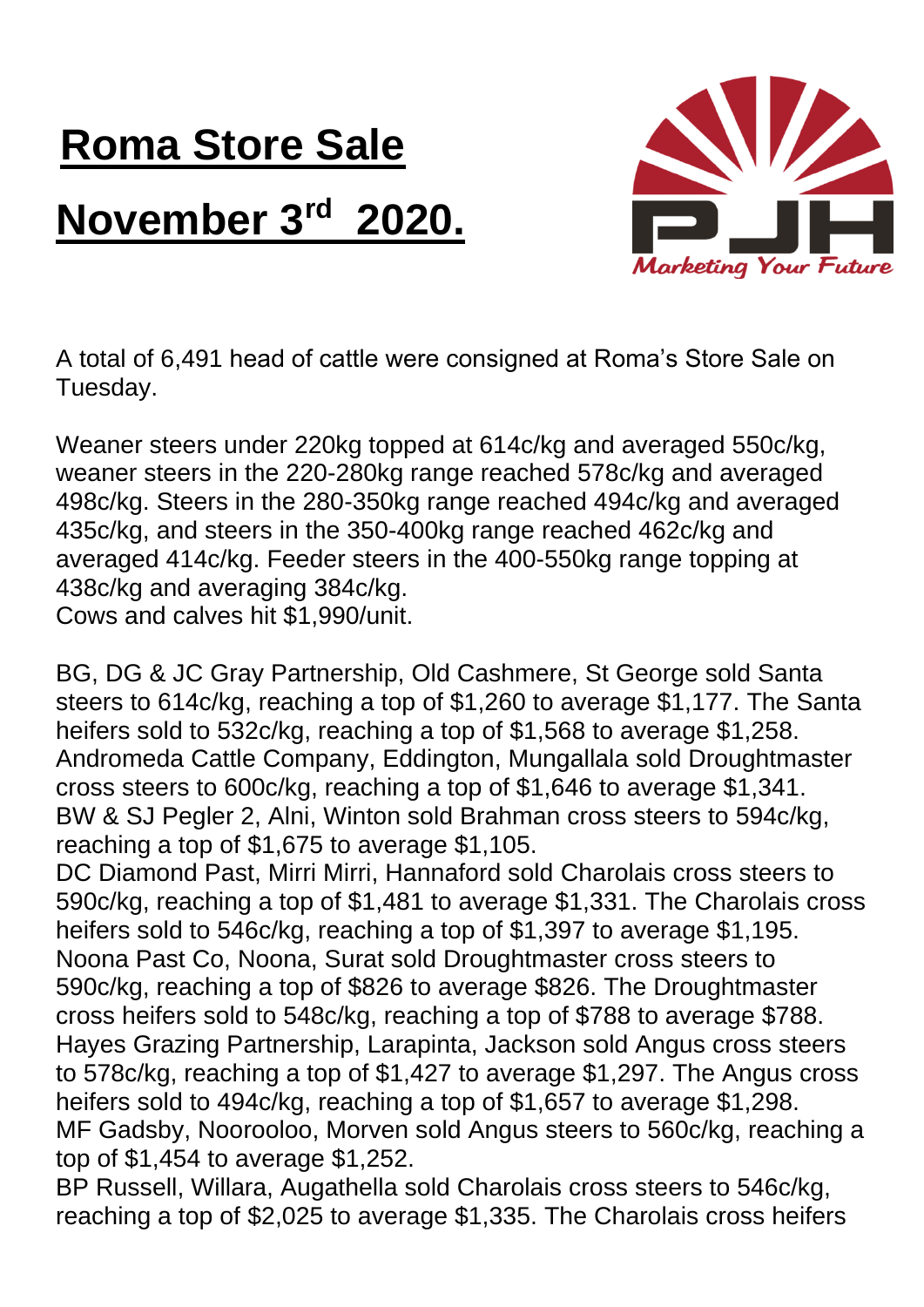sold to 514c/kg, reaching a top of \$1,402 to average \$1,206. CA & RL Beissel, Pinetree, Roma sold Droughtmaster steers to 530c/kg, reaching a top of \$1,201 to average \$1,201. The Droughtmaster heifers sold to 486c/kg, reaching a top of \$1,022 to average \$1,022.

Iwona Partnership, Iwona, Mitchell sold Simbrah cross steers to 520c/kg, reaching a top of \$1,423 to average \$1,417. The Simbrah cross heifers sold to 524c/kg, reaching a top of \$1,381 to average \$1,306.

Orallo Enterprises, Lorraine, Orallo sold Devon cross steers to 504c/kg, reaching a top of \$1,339 to average \$1,288. The Devon cross heifers sold to 408c/kg, reaching a top of \$1,908 to average \$1,591.

RBE & EN Cloherty, Reben Downs, Injune sold Santa cross steers to 494c/kg, reaching a top of \$1,460 to average \$1,460.

JE & JL Creevey, Lucknow, Augathella sold Charolais steers to 488c/kg, reaching a top of \$1,404 to average \$1,240. The Charolais heifers sold to 500c/kg, reaching a top of \$1,290 to average \$1,190.

DS & WL McLennan, South Riverleigh, Charleville sold Santa cross steers to 480c/kg, reaching a top of \$1,534 to average \$1,173. The Santa cross heifers sold to 454c/kg, reaching a top of \$1,467 to average \$1,087. The Santa cross cows sold to 313c/kg, reaching a top of \$1,707 to average \$1,635.

Barbara Plains Grazing, Barbara Plains, Wyandra sold Simbrah steers to 478c/kg, reaching a top of \$1,663 to average \$1,599. The Hereford cross mickey bulls sold to 532c/kg, reaching a top of \$1,503 to average \$1,367. Athelstane Pastoral Co, Athelstane Station, Winton sold Droughtmaster steers to 478c/kg, reaching a top of \$1,731 to average \$1,357.

ACF Trust, Trafford Park, Wallumbilla sold Santa cross steers to 472c/kg, reaching a top of \$1,419 to average \$1,419.

Boxvale Cattle Co P/L, Boxvale, Taroom sold Santa steers to 462c/kg, reaching a top of \$1,614 to average \$1,519.

RM & TL Ferguson, Bitmor, Roma sold Angus cross steers to 450c/kg, reaching a top of \$1,444 to average \$1,427.

The Bottle Tree Cattle Trust, Karalee Plains, Wandoan sold Brangus cross steers to 448c/kg, reaching a top of \$1,467 to average \$1,424. Warren Cattle Co, Roylands, Surat sold Angus cross steers to 434c/kg, reaching a top of \$1,916 to average \$1,869.

GL & JA Bryant, Amarillo, Roma sold Droughtmaster cross steers to 430c/kg, reaching a top of \$1,862 to average \$1,862.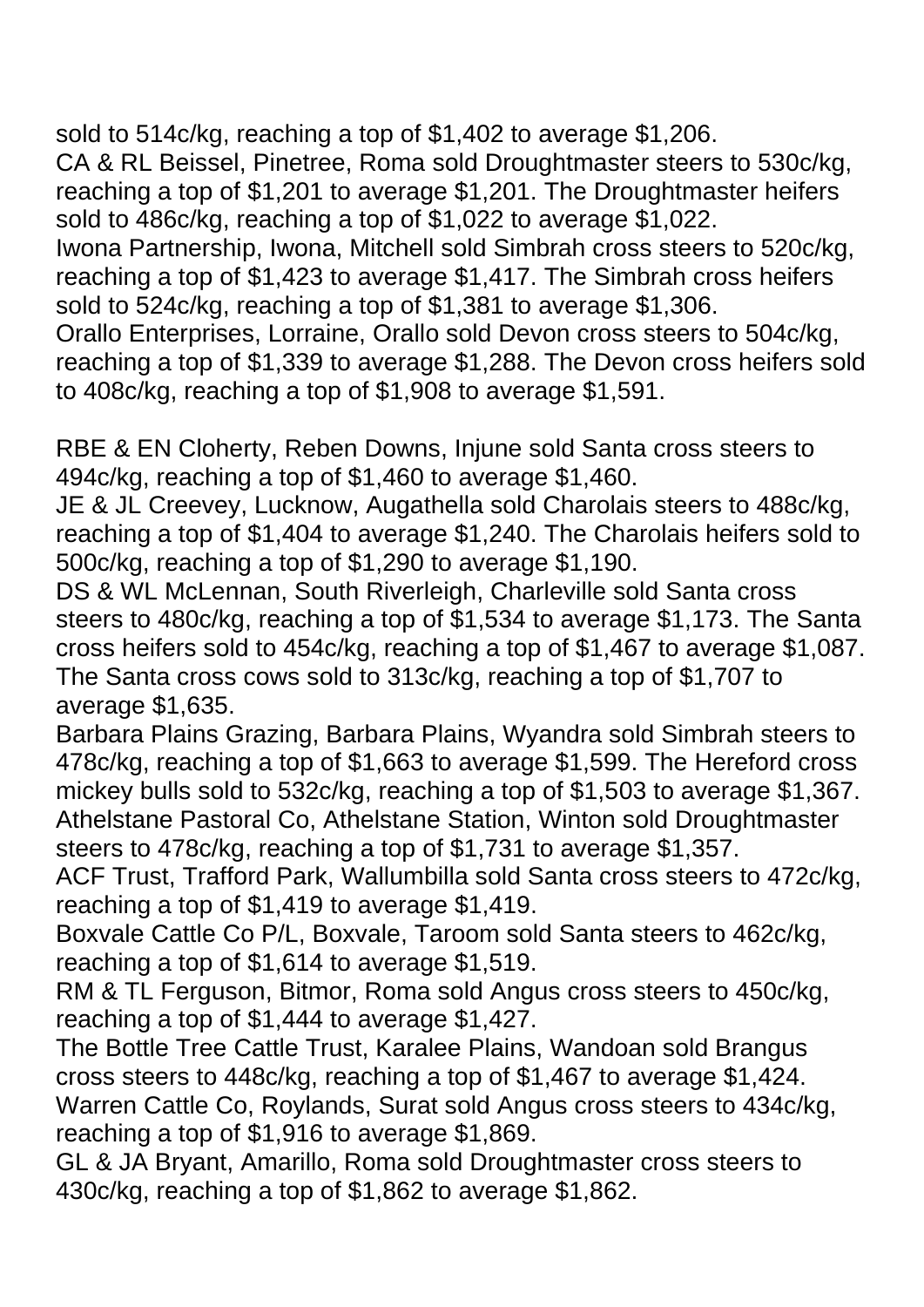CJ Melcer, Sorries, Roma sold Charbray steers to 429c/kg, reaching a top of \$1,895 to average \$1,778. The Charbray cross heifers sold to 450c/kg, reaching a top of \$1,627 to average \$1,546.

Keddstock Pty Ltd, Moongool, Yuleba sold Charolais steers to 424c/kg, reaching a top of \$2,005 to average \$2,005.

York 6 Pty Ltd, Oakleigh, Wallumbilla sold Brangus steers to 400c/kg, reaching a top of \$1,871 to average \$1,767.

Heifers under 220kg topped at 576c/kg and averaged 491c/kg, while heifers in the 220-280kg range topped at 546c/kg and averaged 469c/kg. Heifers in the 280-350kg range topped at 468c/kg, averaging 404c/kg. Heifers in the 350-450kg range topped at 442c/kg, averaging 376c/kg.

BC Stinson, Bonarby, Mungallala sod Santa cross heifers to 502c/kg, reaching a top of \$1,701 to average \$1,261. TJ & JM Caskey, Budgeri, Mitchell sold Charolais cross heifers to 498c/kg, reaching a top of \$1,901 to average \$1,289.

Tewinga Pastoral Holdings, Slashers Creek, Boulia sold Angus heifers to 406c/kg, reaching a top of \$1,593 to average \$1,381.

Cows in the 300-400kg range reached 310c/kg and averaged 264c/kg, while cows in the 400kg-500kg range reached 380c/kg and averaged 313c/kg. Cows over 500kg topped at 326c/kg, averaging 311c/kg.

R & L Moore Pastoral, Grassmere, Mitchell sold Angus cows to 380c/kg, reaching a top of \$1,890 to average \$1,656.

Baldy Bay Pty Ltd, Narran Lakes, Walgett sold Brahman cross cows to 324c/kg, reaching a top of \$1,780 to average \$1,475.

GM & JA Bodkin P/L, Bendiboi, Surat sold Santa cross cows to 321c/kg, reaching a top of \$1,652 to average \$1,523.